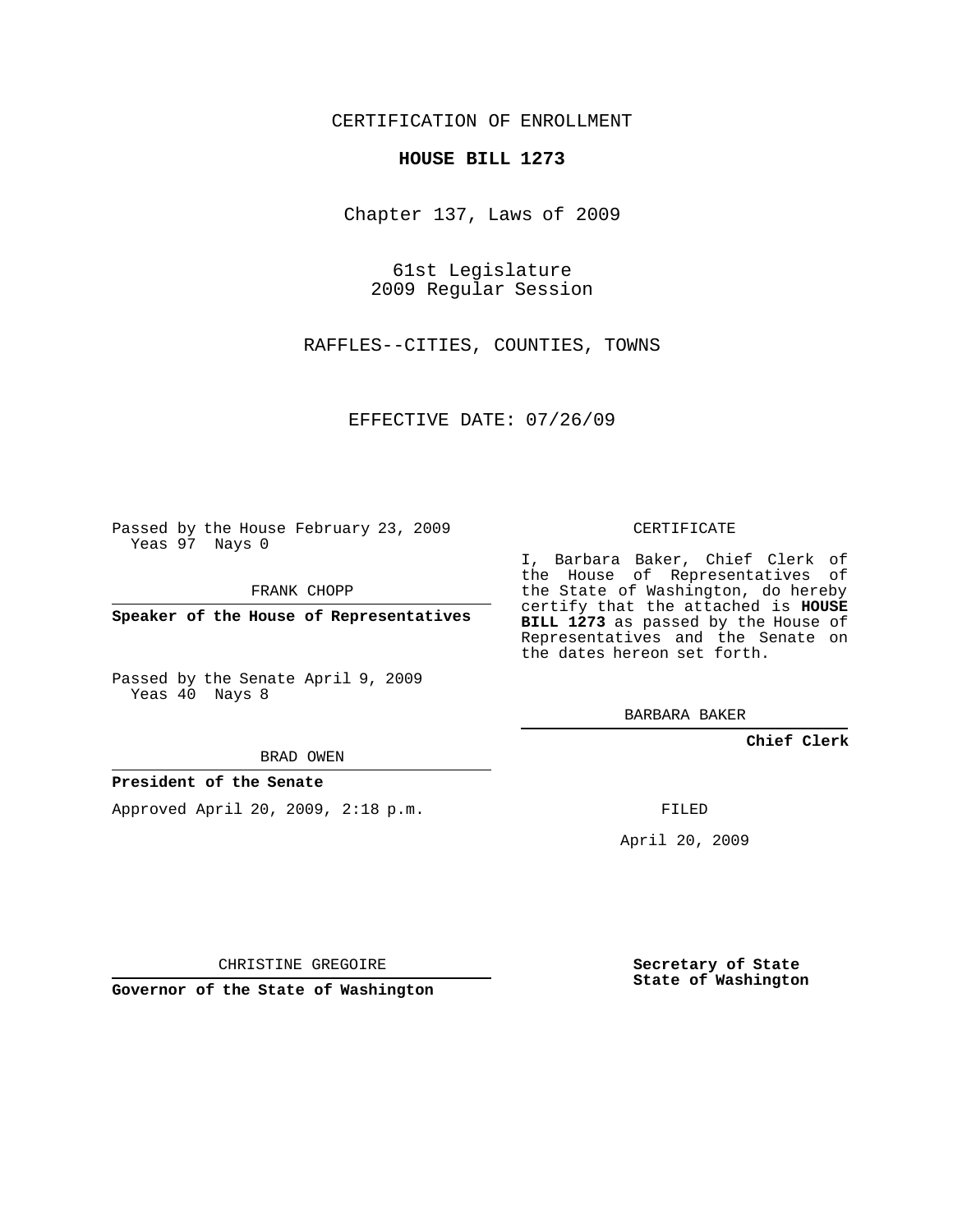## **HOUSE BILL 1273** \_\_\_\_\_\_\_\_\_\_\_\_\_\_\_\_\_\_\_\_\_\_\_\_\_\_\_\_\_\_\_\_\_\_\_\_\_\_\_\_\_\_\_\_\_

\_\_\_\_\_\_\_\_\_\_\_\_\_\_\_\_\_\_\_\_\_\_\_\_\_\_\_\_\_\_\_\_\_\_\_\_\_\_\_\_\_\_\_\_\_

Passed Legislature - 2009 Regular Session

**State of Washington 61st Legislature 2009 Regular Session By** Representatives Condotta and Armstrong Read first time 01/16/09. Referred to Committee on Commerce & Labor.

 AN ACT Relating to allowing counties, cities, and towns to conduct raffles under certain terms and conditions; and amending RCW 9.46.0209.

BE IT ENACTED BY THE LEGISLATURE OF THE STATE OF WASHINGTON:

 **Sec. 1.** RCW 9.46.0209 and 2007 c 452 s 1 are each amended to read as follows:

 (1)(a) "Bona fide charitable or nonprofit organization," as used in this chapter, means:

 (i) Any organization duly existing under the provisions of chapter 24.12, 24.20, or 24.28 RCW, any agricultural fair authorized under the provisions of chapters 15.76 or 36.37 RCW, or any nonprofit corporation duly existing under the provisions of chapter 24.03 RCW for charitable, benevolent, eleemosynary, educational, civic, patriotic, political, social, fraternal, athletic or agricultural purposes only, or any nonprofit organization, whether incorporated or otherwise, when found by the commission to be organized and operating for one or more of the aforesaid purposes only, all of which in the opinion of the commission have been organized and are operated primarily for purposes other than the operation of gambling activities authorized under this chapter; or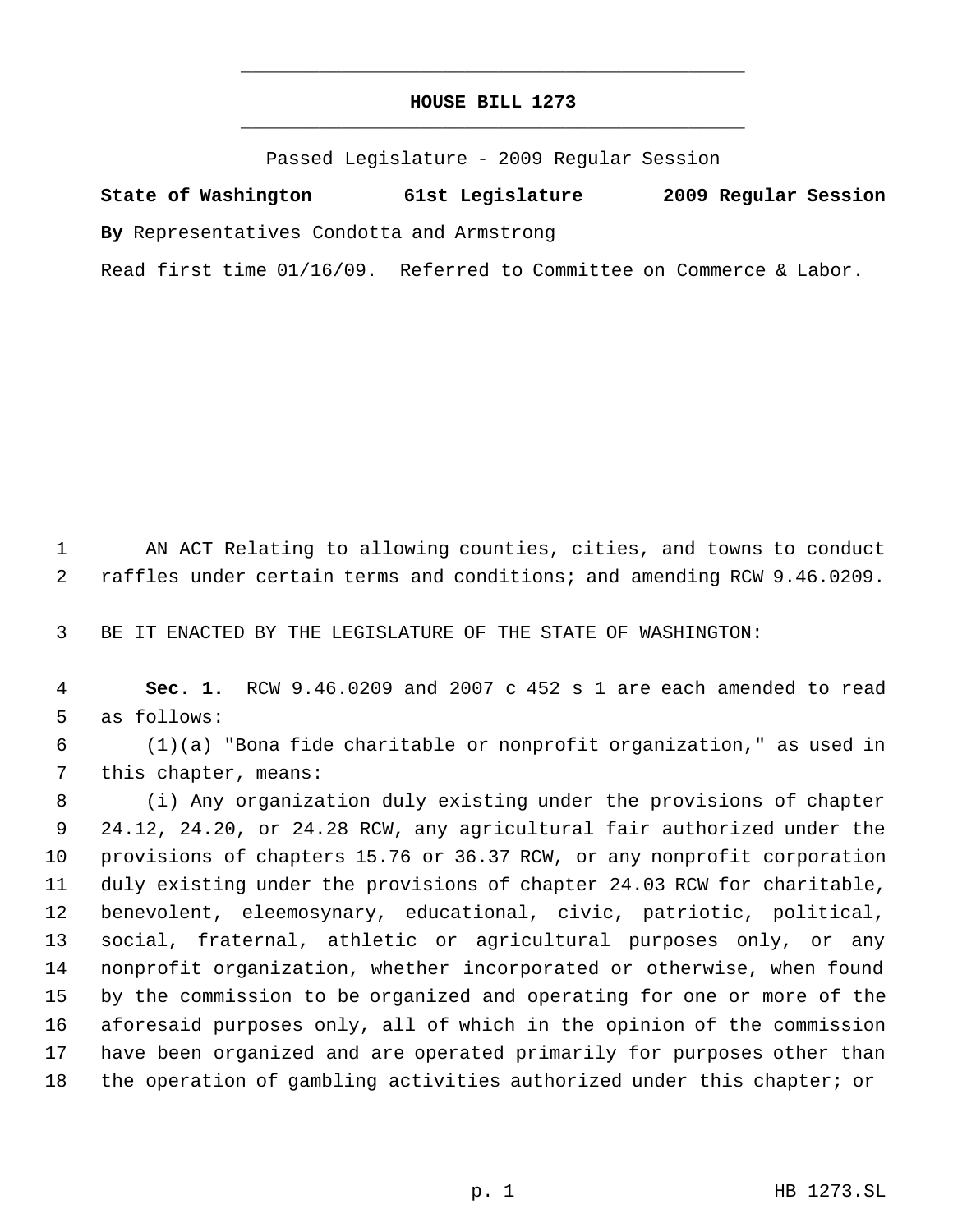(ii) Any corporation which has been incorporated under Title 36 U.S.C. and whose principal purposes are to furnish volunteer aid to members of the armed forces of the United States and also to carry on a system of national and international relief and to apply the same in mitigating the sufferings caused by pestilence, famine, fire, floods, and other national calamities and to devise and carry on measures for preventing the same.

(b) An organization defined under (a) of this subsection must:

 (i) Have been organized and continuously operating for at least twelve calendar months immediately preceding making application for any license to operate a gambling activity, or the operation of any gambling activity authorized by this chapter for which no license is required;

 (ii) Have not less than fifteen bona fide active members each with the right to an equal vote in the election of the officers, or board members, if any, who determine the policies of the organization in 17 order to receive a gambling license; and

 (iii) Demonstrate to the commission that it has made significant progress toward the accomplishment of the purposes of the organization during the twelve consecutive month period preceding the date of application for a license or license renewal. The fact that contributions to an organization do not qualify for charitable contribution deduction purposes or that the organization is not otherwise exempt from payment of federal income taxes pursuant to the internal revenue code of 1954, as amended, shall constitute prima facie evidence that the organization is not a bona fide charitable or nonprofit organization for the purposes of this section.

 (c) Any person, association or organization which pays its employees, including members, compensation other than is reasonable therefor under the local prevailing wage scale shall be deemed paying compensation based in part or whole upon receipts relating to gambling activities authorized under this chapter and shall not be a bona fide charitable or nonprofit organization for the purposes of this chapter.

 (2) For the purposes of RCW 9.46.0315 and 9.46.110, a bona fide nonprofit organization also includes:

 (a) A credit union organized and operating under state or federal law. All revenue less prizes and expenses received from raffles